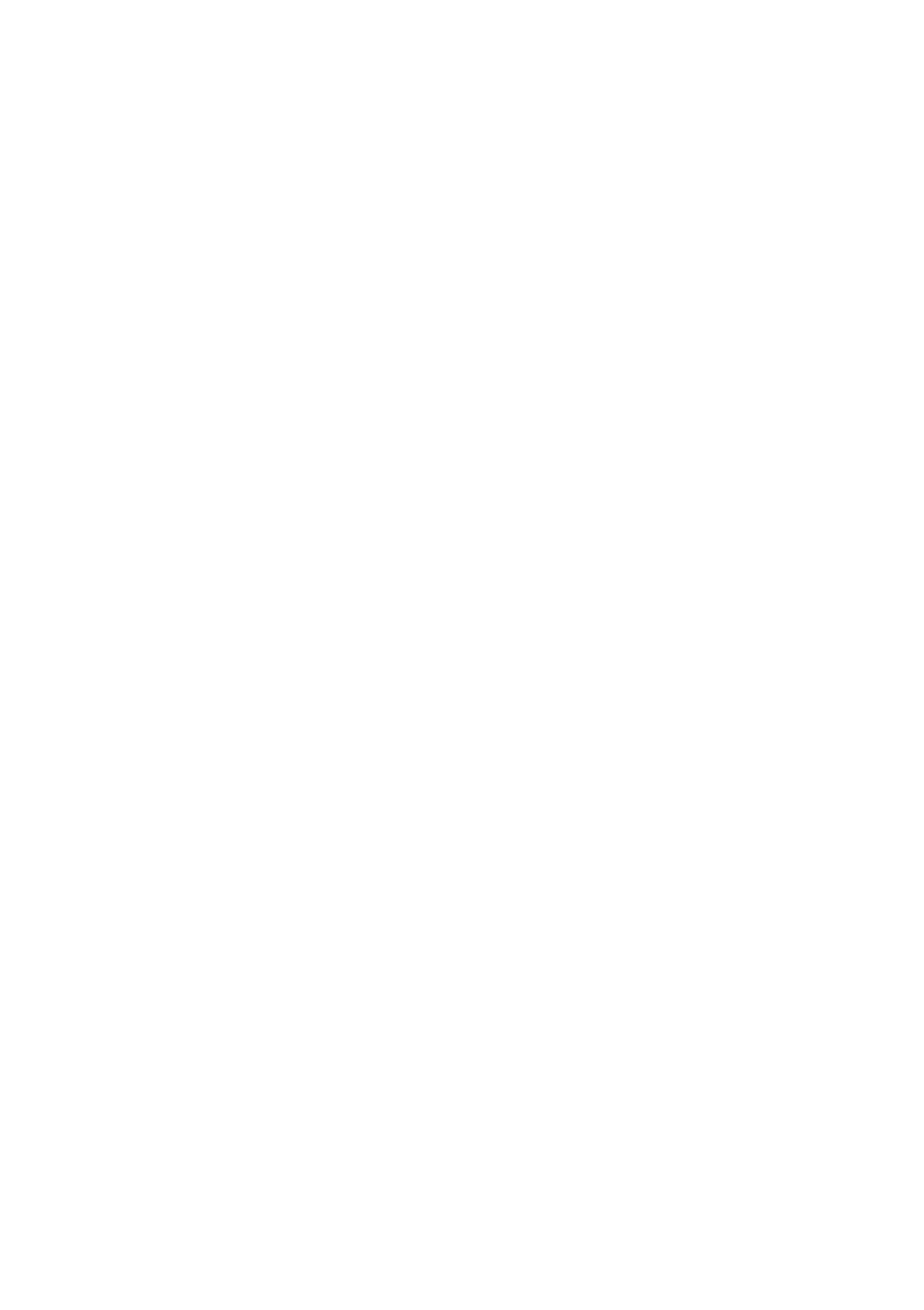

### **Introduction**

The challenge of achieving economic and social growth on the regional level occupies policymakers around the world: what are the most effective and efficient ways to actualize regional growth and what is the optimal policy mix required to achieve economic and social prosperity? A well-defined and applicable methodology is necessary for thinking about these questions and responding to them. The European Union, for example, invests considerable energy on the study of regional development, with one of the major new outcomes being the concept of "Smart Specialization." Smart Specialization is applied to the regional level with the objective of promoting a synergetic use of public research and innovation investments. The Smart Specialization approach allows each region to specialize according to its own strengths in terms of natural and financial assets, infrastructures, competitive advantages, science base, business activity and specialized human resources. In this framework, different methodologies are explored to analyze the strengths and weaknesses of a region; identify regional drivers of innovation and growth; assess regional functions and needs; define realistic goals; select fields of expertise; and design appropriate policy mechanisms in order to achieve these goals.

**Regional development of the Galilee** is an essential part of Israel's policy agenda. We maintain that the broad framework of Smart Specialization would be very useful in identifying potential industrial sectors for specialization in the Galilee region and supporting the specialization processes in practice. However, the life-science sector has already been selected and prioritized. One prominent step in this direction was taken in October 2011 with the establishment of Bar-Ilan University's medical school in the northern town of Safed, providing an unprecedented opportunity for developing the region on the basis of specialization in biotechnology. Still, additional complementary policy actions are needed in order to realize the potential positive impacts of the school on the science-based and lifesciences industries in the Galilee and to leverage the success of this significant effort. For cases in which a sector has already been identified and prioritized, the TARGET project (FP7) was designed recently by JIIS and other international partners. The methodological approach developed in TARGET can serve as the basis for designing and implementing successful regional policy in the Galilee.

The TARGET project provided a manual  $-$  a toolkit  $-$  for policymakers interested in facilitating a well functioning bio-system in their regions. The **"TARGET toolkit"** enables them to thoroughly map the region in question; to assess the position of the chosen sectors within their life cycle; identify the drivers and functions of the innovation system; understand the co-evolution of the different drivers and how they influence one another; design policy measures; maintain necessary policy dimensions required for a successful implementation of targeted policy; and conduct ongoing evaluations for obtaining dynamic and flexible policy processes. The toolkit was designed on the basis of the Evolutionary Life-Cycle (ELC) Model. According to the ELC approach, the development of economic activity moves through different phases of an Evolutionary Life Cycle: a background phase, a pre-emergence or launching phase, and an emergence phase. Movement through the phases is determined by the ability of the regional system of innovation to provide a set of drivers and key functions which deliver innovation from its conception into practice.

The innovative character of the TARGET approach is that it facilitates a thorough understanding of the dynamics of innovation systems, their complex nature and the interrelations between the academic processes, industrial developments, financial schemes, public institutions and regulations. Moreover, TARGET's policy-oriented approach identifies crucial policy dimensions, such as coordination mechanisms, ongoing assessments and knowledge management, for an effective targeted policy. The TARGET toolkit can, therefore, assist policymakers in defining goals and facilitate the design of efficient, productive and synergetic policy measures for achieving them.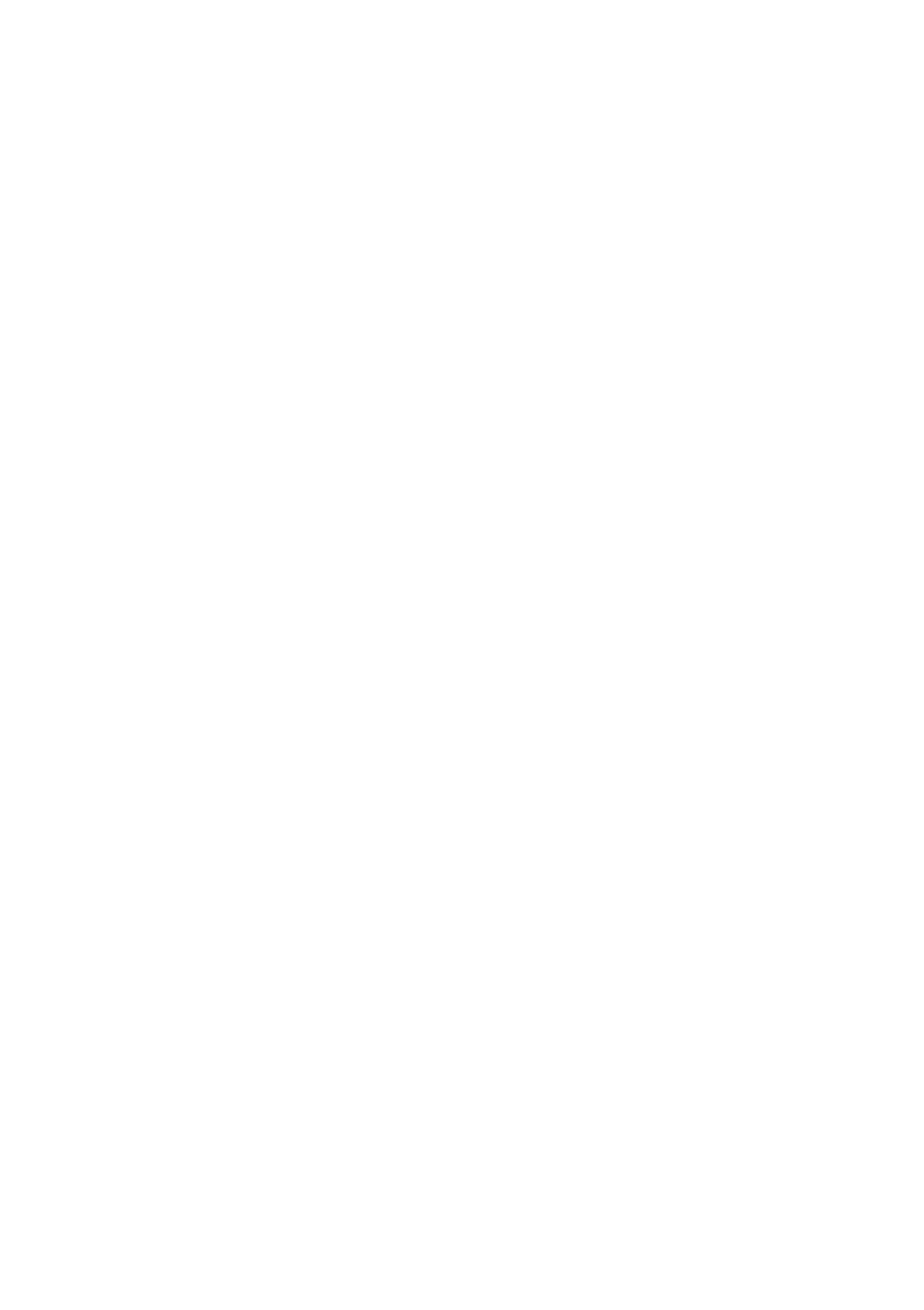

## **Applying TARGET methodology in the Galilee Region**

**The Challenge** 

To design an appropriate policy mix in order to effectively target biotechnology in the Galilee region.

#### **The Objective**

To achieve regional growth, characterized by economic prosperity and higher employment rates, by establishing a well functioning biotechnology innovation system in the Galilee.

#### **The Product**

A **policy toolkit** for effective implementation of a targeted policy in the Galilee which will include the mapping of the region's capabilities in the field of biotechnology, the specific goals for the targeted policy, and the policy mechanisms and measures required to achieve these goals.

**The Process** 

The research question will be addressed by a **6-stage application process**.

#### **Stage 1: Mapping the region's capabilities in the field of biotechnology**

Empirical findings from around the world suggest that without an initial realistic assessment of a region's capabilities, a viable configuration for a local biotechnology cluster cannot be designed. In many cases, due to a simplistic understanding of the biotechnology sector's dynamics, unrealistic objectives were set. In order to create a baseline for effectively targeting biotechnology in the Galilee region, the necessary first stage is to map the region's biotechnology capabilities. This includes:

- **1.** Surveys directed at all institutional stakeholders (universities, research institutes, hospitals, governmental agencies, venture capital, etc.);
- **2.** An analysis of the current industrial base (areas of expertise, human resources, level of domestic and global networking, development phase of companies, etc.);
- **3.** An analysis of existing regional and national policy support schemes (technological incubators, regional development grants, etc.); and
- **4.** An analysis of the missing elements within the regional innovation system and of elements that are lagging behind or do not function well.

#### **Stage 2: Study of regional needs**

Once the Galilee region has been mapped and positioned along the lines of the ELC model, the second stage involves understanding the regional innovation system and its needs. Dealing with a relatively small geographical locale, focusing on *particular trajectories of development* is highly important. Engaging with local stakeholders can provide policymakers with valuable insights into the needs of entrepreneurs, deficiencies in current support schemes, possible business development and a clear distinction between short- and long-term goals. This stage can also be used to assess the efficiency of creating a "virtual platform" or any other policy tool that is found relevant during the first stage.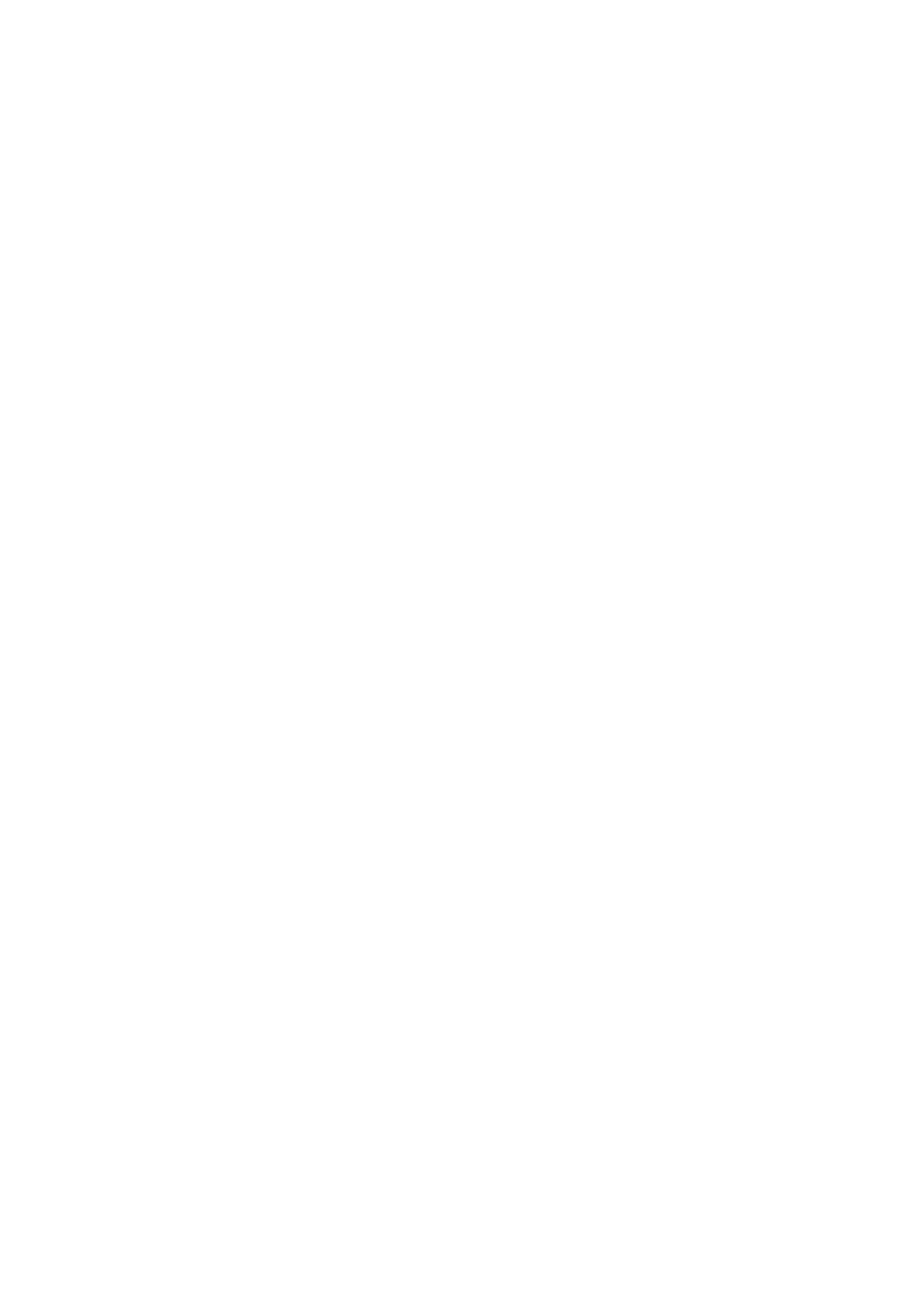

#### **Stage 3: Defining the goal**

Following the realistic assessment (stage 1) and the study of the regional needs (stage 2) the appropriate goal of the targeted policy will be identified and defined.

#### **Stage 4: Foresighting exercise**

With ELC-based determination of system needs complete, advanced foresight techniques will be applied to begin the preparation of the policy strategy. The use of foresight methods will facilitate strategic prioritization processes involving all stakeholders. The foresighting process will be based on the organization of structured interactions among a range of actors, including policymakers, research institutes, and entrepreneurs. One possible technique that will be used is scenario building through stakeholder workshops. Scenarios help direct attention to forces of change within the system; possible avenues of evolution; and provide planners and decision-makers an evaluation of existing medium-to-long-term regional visions and possible alternative scenarios for the region, and an assessment of possible impacts of the targeted policy.

#### **Stage 5: Formulation of applicable policy mechanisms**

Supporting the emergence of a biotechnology cluster is an ongoing process. Policymakers must develop institutional capabilities that allow for supporting such a process over time. Thus, the team will actively advise and assist in the development of a detailed Action Plan for the region. This includes the design of specific policy tools, as well as emphasis on the different ways to achieve consensus among relevant stakeholders. **It has been found that a lack of local consensus and long-term commitment diminishes the probability of attaining the desired goals.** 

#### **Stage 6: Ongoing policy evaluations**

Ongoing evaluations are necessary to assess the effectiveness of the policies being implemented and their relevance to the changing regional eco-innovation system. These evaluation methods facilitate system feedback and adjustment to the targeted policy approach for the Galilee region. Policy evaluation of this type will help to determine how policies have affected the biotechnology system functions and, as a result, to what extent system functions have changed and are closer to transitioning to another phase in the ELC. It is important to evaluate the effect of policies in a systematic way that considers the interactions between them rather than trying to isolate the specific impact of individual policies within the strategy.

#### **Main Outcome**

A **policy toolkit** for effective implementation of a targeted policy in the Galilee which will include the mapping of the region's capabilities in the field of biotechnology, the specific goals for the targeted policy, and the policy mechanisms and measures required to achieve these goals.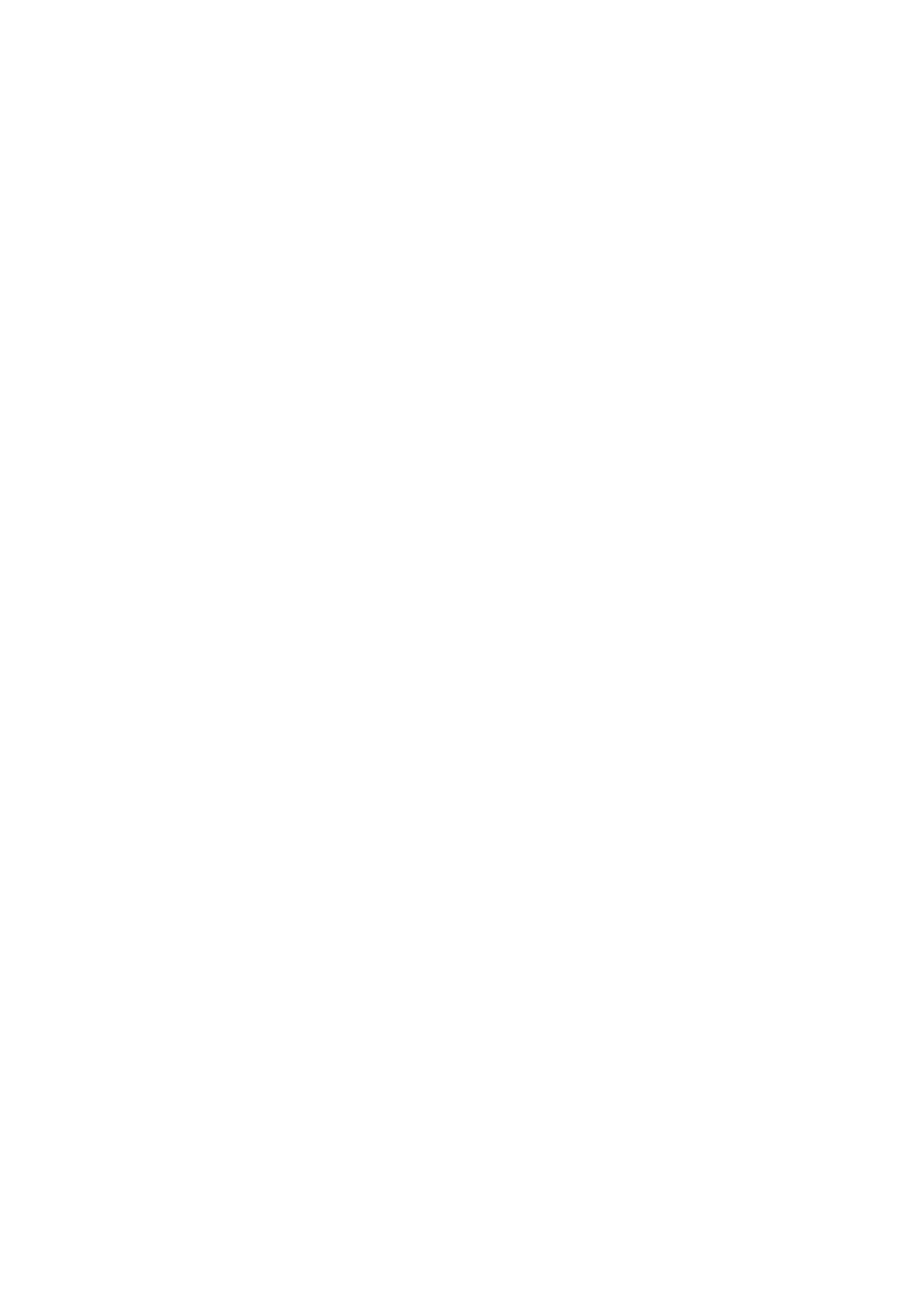

## **The Jerusalem Institute for Israel Studies**

The Jerusalem Institute for Israel Studies (JIIS) is an independent think tank established in 1978, at the initiative of the late Teddy Kollek, veteran mayor of Jerusalem, and in cooperation with the Hebrew University and the Jerusalem Foundation. JIIS conducts policy research on Jerusalem, its many faces and the myriad challenges it poses, as well as on diverse aspects of contemporary Israel. The Institute's studies and recommendations serve as dependable and valuable resources for governmental bodies, leading public institutions, civil organizations and the general public. The JIIS' mission is to contribute to decision-making, policy and planning processes and to influence their outcomes in Jerusalem, in Israel and beyond. To this end, the JIIS produces data-based, accurate and thorough information, conduct interdisciplinary policy oriented research and provide innovative policy recommendations for the benefit of decision-makers, third sector and the public.

#### **Our Forte**

- x Years of experience and expertise, imbued with in-depth knowledge and a proven ability to compile broad, diverse, accurate and reliable research databases
- An ongoing dialogue and relationship with decision-makers, bridging the gap between theory and practice and between researchers, practitioners and policymakers
- Proven experience in mobilizing change on the basis of policy recommendations and in cooperation with other agents, buttressed by a longstanding record of credibility
- A tradition of concerted teamwork and mutual respect, manifested in an open-minded and inviting atmosphere and reflected in JIIS end-products
- x Advanced planning expertise, particularly in regional and municipal planning in the physical, social, environmental and economic fields
- A proven record of exchange and sharing of information with leading organizations in Israel and abroad

#### **Research Clusters**

**1. Jerusalem**: The Jerusalem research cluster explores the range of possible steps for promoting the development, prosperity and strength of Jerusalem, for all its inhabitants. Research areas include: urban planning and physical aspects, demographic and social aspects; economic aspects; and geo-political aspects of Jerusalem.

**2. Conflict Management and Resolution**: This research cluster develops new conceptual models and practicable alternatives for the management and resolution of the Israeli-Palestinian conflict, particularly in Jerusalem. Research areas include: possible geopolitical options in Jerusalem; proposing a conceptual framework for Jewish-Arab relations; and strategies for managing the conflict.

**3. Environmental Policy**: The JIIS Environmental Policy Center enhances public management of environmental issues, improves the database for mainstreaming the environment into policymaking and evaluates the efficiency and effectiveness of tools for intervention. Research areas include: indicators for sustainability and their implications for the future; a vision and possible scenarios for sustainability towards 2030; environmental diplomacy; environmental governance; environmental economics; and environmental risk management.

**4. Innovation and Development Policy**: The work of this research cluster, which is central to this paper, is outlined in detail on the following page.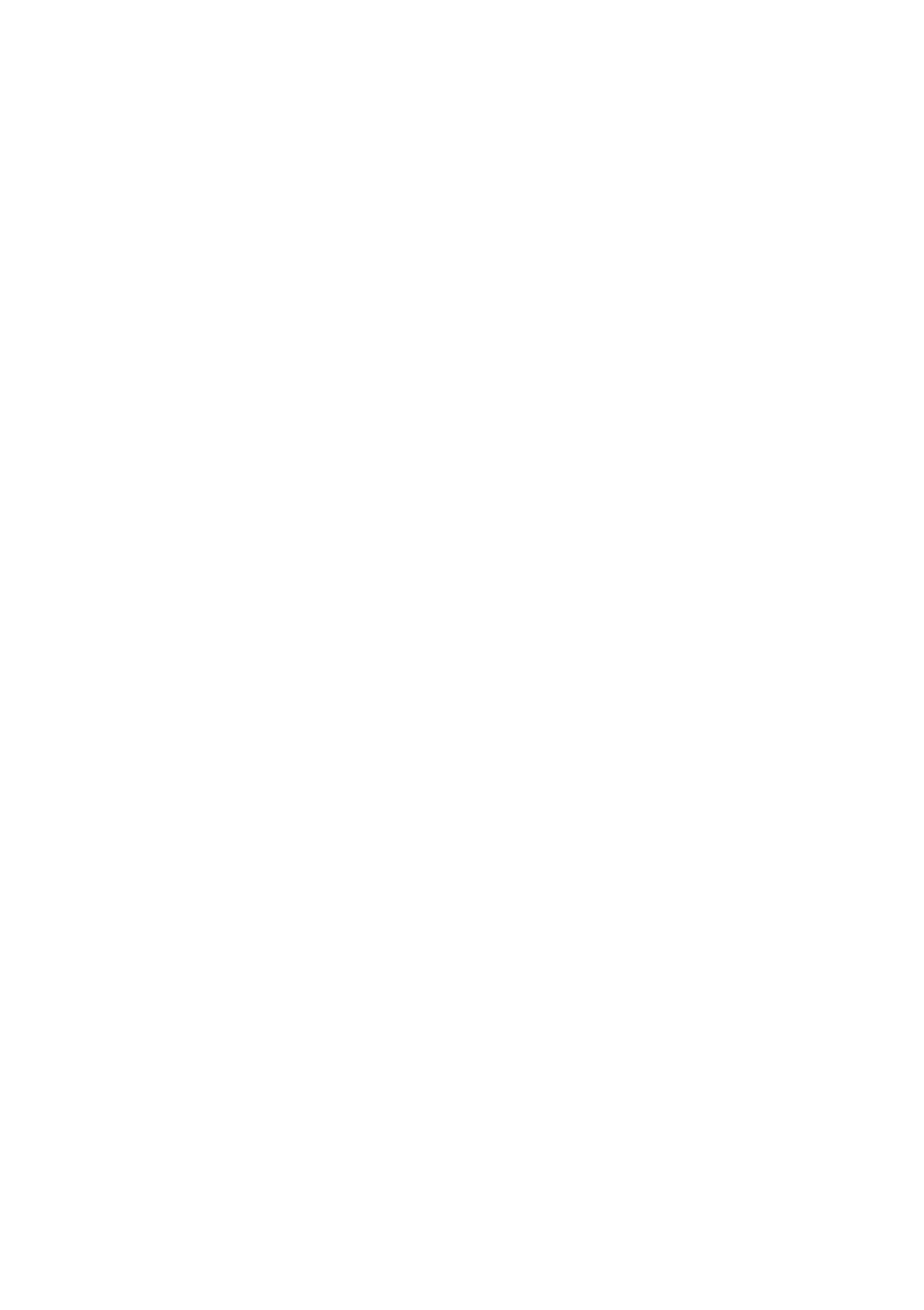

## **The Center for Innovation and Development Policy**

#### **Our Objectives**

- To conceptualize and identify appropriate public policies for generating high levels of industrial/technological growth;
- To study the processes of technology transfer from academy to industry for the purpose of better uptake of knowledge;
- To conduct ongoing assessments of the efficiency of regional, national and international public innovation programs and financial schemes;
- To support policymakers in carrying out policies directed at enhancing innovation processes and R&D capacities in chosen sectors, such as biotechnology.

#### **Our Experience**

While achieving to meet the objectives through robust and evidence-based research, the center has developed strong capabilities in the areas listed above and accumulated extensive experience in conducting pilot projects followed by an initial implementation phase for the purpose of full-scale implementation and adoption by policymakers. The center was involved in a variety of regional, national and international projects:

#### **Regional Projects**

- An evaluation study of drivers for regional growth in Jerusalem;
- A study for the design of regional innovation strategy for Jerusalem;
- x A study of the life sciences' implications on Jerusalem's economic growth;
- Policy research on promoting high education in Jerusalem and its contribution to the city's economic and social growth.

#### **National Projects**

- An evaluation study of the MAGNET program which is focused on encouraging industrial pre-competitive collaborative R&D;
- A study on the operation and functions of the semi-public technology centers in Israel;
- A study on the role of consultants and the innovation patterns of the SME sector;
- An evaluation study of the Israeli incubator program;
- A policy research on enhancing R&D collaboration as a tool for supporting SMEs.

#### **International Projects**

- IMT, PRIISME and ACCESS projects (FP4): The results of these projects culminated in the launching of a new SME support program funded by the Ministry of Industry, Trade and Labor to SMEs, with the aim of improving innovation processes;
- The IFISE project (FP5) that analyzed Israeli financing schemes for innovation and incubation schemes and their applicability to Italy;
- x INCUPUB project (FP5) which examined the role of technology policy in incubating European new technology-based firms;
- x J-RIS project (FP6), to define a Regional Innovation Strategy for Jerusalem;
- TARGET project, seeking a new targeted policy approach for the biotechnology sector.